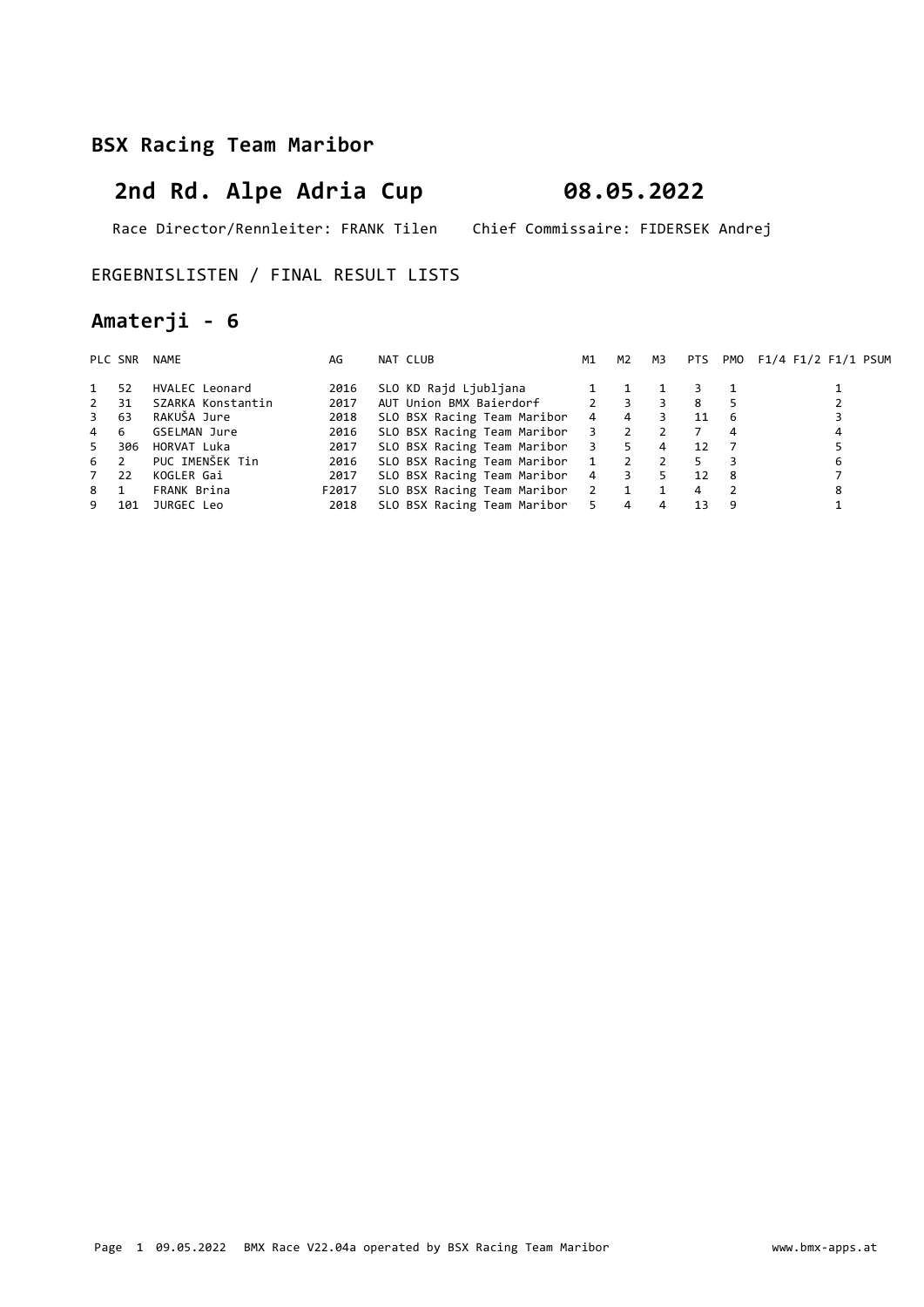# 2nd Rd. Alpe Adria Cup 08.05.2022

Race Director/Rennleiter: FRANK Tilen Chief Commissaire: FIDERSEK Andrej

#### ERGEBNISLISTEN / FINAL RESULT LISTS

## Amaterji 7 - 9

|    | PLC SNR | NAME                  | AG    | NAT CLUB                    | M1             | M2             | M3             | PTS            | PMO | F1/4 F1/2 F1/1 PSUM |    |
|----|---------|-----------------------|-------|-----------------------------|----------------|----------------|----------------|----------------|-----|---------------------|----|
|    | 100     | SIMIĆ Leonard         | 2013  | SLO BSX Racing Team Maribor |                |                |                |                |     |                     |    |
| 2  | 44      | ADAM Tin              | 2013  | SLO BSX Racing Team Maribor | $1 \quad$      |                |                | 3              |     |                     |    |
| 3  | 15      | LEV DOVČ Oskar        | 2013  | SLO KD Rajd Ljubljana       |                |                |                | 8              | 10  |                     |    |
| 4  | S5      | CEBRON Enej           | 2013  | SLO KK Črn Trn              |                |                | $\mathbf{1}$   |                |     |                     | 4  |
| 5  | 50      | SCHWARZ Leo           | 2013  | AUT Team-Sport-Mühlen       |                | $\overline{2}$ | $\overline{2}$ | 6              | 4   |                     | 5  |
| 6  | 5       | GSELMAN Filip         | 2015  | SLO BSX Racing Team Maribor |                | $\overline{4}$ | 5              | 12             | 16  | 4                   | 6  |
| 7  | 75      | VAŠL Dian             | 2014  | SLO KD Rajd Ljubljana       |                |                | 3              | 6              | 6   | 4                   |    |
| 8  | 20      | PREK Mark             | 2013  | SLO KK CrnTrn               |                | $\overline{2}$ |                | 8              | 9   |                     | 8  |
| 9  | 999     | LUKAČ Izak Aleksander | 2014  | SLO BSX Racing Team Maribor | $\overline{3}$ | $\overline{5}$ | 4              | 12             | 15  | 6                   |    |
| 10 | 9       | KOŠIČ Lovro           | 2015  | SLO BSX Racing Team Maribor | $2^{\circ}$    | $\overline{4}$ |                | 9              | 11  |                     |    |
| 11 | 393     | LAH Valentino         | 2015  | SLO BSX Racing Team Maribor | $4 \quad$      |                | $\overline{2}$ |                |     |                     |    |
| 12 | 888     | HORVAT Anže           | 2014  | SLO BSX Racing Team Maribor | $\mathbf{1}$   |                | $\overline{2}$ | 6              | 5   | 6                   |    |
| 13 | 34      | BERGER Lilly          | F2012 | AUT Union BMX Baierdorf     |                | $\overline{2}$ | $\overline{3}$ | $\overline{7}$ | 8   |                     | 5. |
| 14 | 199     | RENAR Tai             | 2015  | SLO KK Črn Trn              |                | $\overline{2}$ | 6              | 11             | 12  |                     | 6  |
| 15 | 31      | KOCSIS Kata           | F2014 | HUN Genscapáti KSE BMX      |                | $\overline{4}$ | 4              | 12             | 14  | 8                   |    |
| 16 | 10      | POGOREVC Lukas        | 2015  | SLO BSX Racing Team Maribor | $4 \quad$      | 5              | 3              | 12             | 13  | 8                   | 8  |
| M  | 777     | JURGEC Nik            | 2015  | SLO BSX Racing Team Maribor | $5^{\circ}$    | $\overline{3}$ | 5              | 13             | 17  |                     |    |
| М  | A44     | SCHWARZ Greta         | F2014 | AUT Team-Sport-Mühlen       |                | 5 <sup>1</sup> | $\overline{4}$ | 14             | 18  |                     |    |
| M  | 803     | CURKIĆ Denis          | 2015  | SLO BSX Racing Team Maribor | $4 \quad$      | 6              | $\overline{4}$ | 14             | 19  |                     |    |
| м  | 182     | MLINAREVIĆ Lovro      | 2015  | SLO KK Črn Trn              | 5.             | $\overline{4}$ | 5              | 14             | 20  |                     |    |
|    | DNS 46  | DRŽANIČ Nik           | 2013  | SLO BSX Racing Team Maribor | <b>CR</b>      | DNS            |                |                |     |                     |    |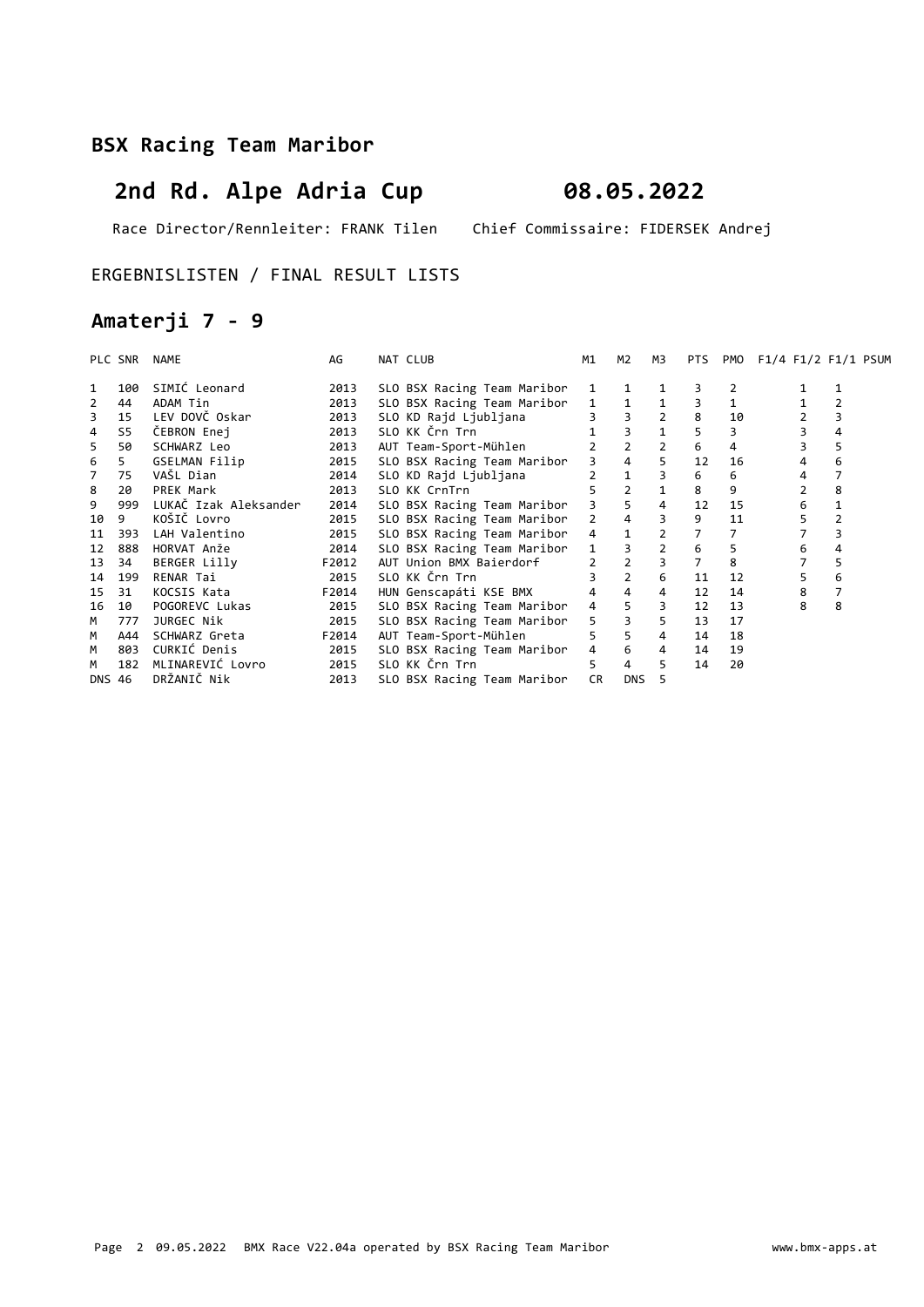# 2nd Rd. Alpe Adria Cup 08.05.2022

Race Director/Rennleiter: FRANK Tilen Chief Commissaire: FIDERSEK Andrej

### ERGEBNISLISTEN / FINAL RESULT LISTS

## Amaterji 10 - 12

|              | PLC SNR | NAME             | AG    | NAT CLUB                    | M1                      | M2             | M3             |    |     | PTS PMO F1/4 F1/2 F1/1 PSUM |    |
|--------------|---------|------------------|-------|-----------------------------|-------------------------|----------------|----------------|----|-----|-----------------------------|----|
| $\mathbf{1}$ | 19      | KOGLER Žan       | 2010  | SLO BSX Racing Team Maribor | 1                       |                |                | 4  |     |                             | 5  |
| $\mathbf{2}$ | 20      | STUPAN Val       | 2012  | SLO BSX Racing Team Maribor | $\overline{\mathbf{3}}$ | $\overline{4}$ |                | 8  | - 2 |                             | 10 |
| $3^{\circ}$  | 529     | GREGORIČ Aljaž   | 2010  | SLO KK Črn Trn              | $2^{\circ}$             | 3              | $\overline{4}$ | 9  |     |                             | 13 |
| 4 71         |         | VAŠL Domen       | 2012  | SLO KD Rajd Ljubljana       | $5 -$                   | 5              |                | 13 | 4   |                             | 16 |
| 5 76         |         | KUHAR Gaber      | 2011  | SLO KD Rajd Ljubljana       | $\overline{4}$          | 2              | 8              | 14 | -5  |                             | 19 |
| 6 99         |         | STRMČNIK Tai     | 2010  | SLO BSX Racing Team Maribor | 6                       | 6              |                | 17 | - 6 | 6                           | 23 |
| $7^{\circ}$  | 777     | <b>VUTE Nace</b> | 2010  | SLO BSX Racing Team Maribor | 7 8                     |                |                | 22 | - 8 |                             | 29 |
| 8            | 26      | HEINRIH Ana      | F2010 | SLO BSX Racing Team Maribor | 8                       | $\overline{7}$ | 6              | 21 |     |                             | 29 |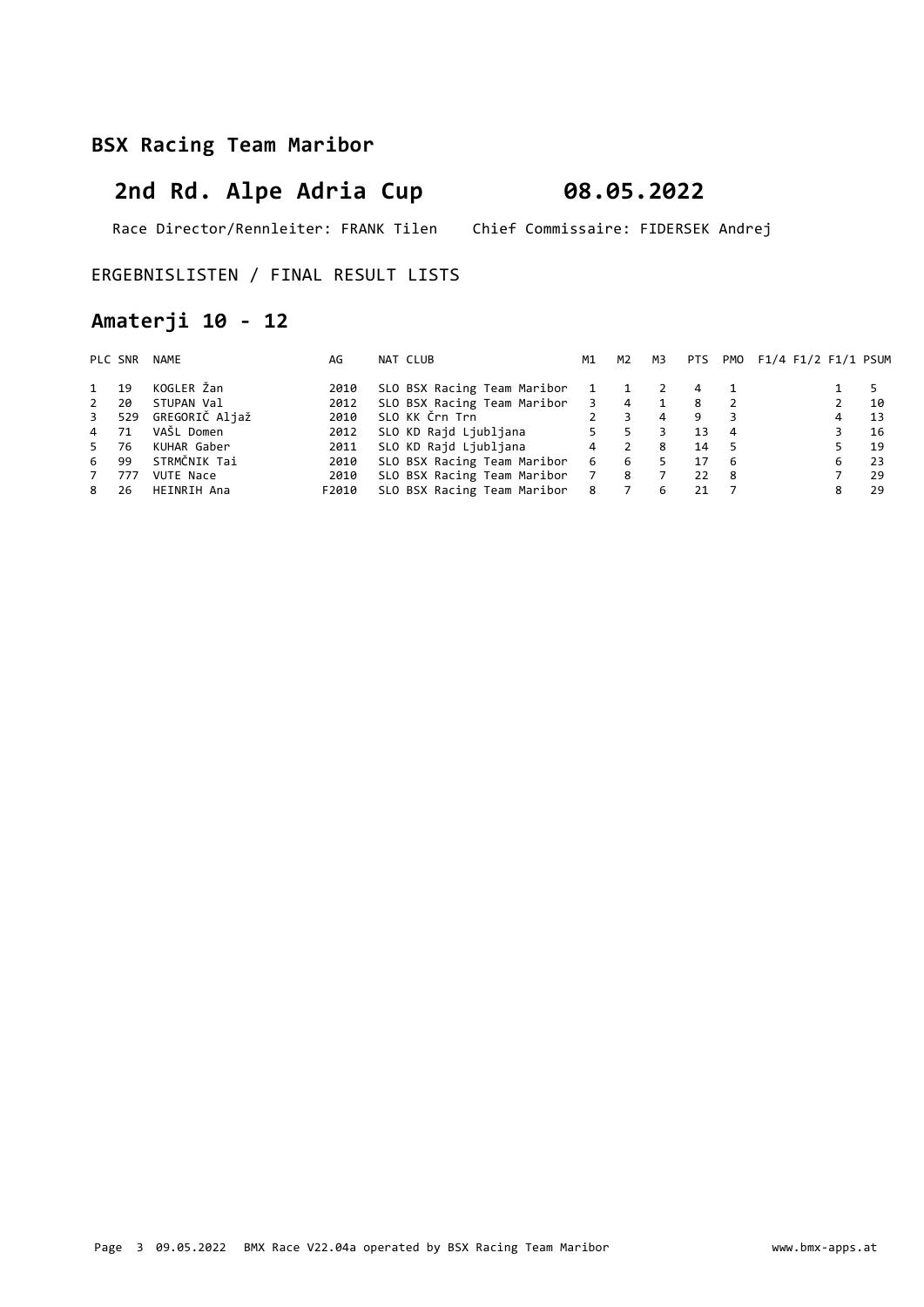# 2nd Rd. Alpe Adria Cup 08.05.2022

Race Director/Rennleiter: FRANK Tilen Chief Commissaire: FIDERSEK Andrej

### ERGEBNISLISTEN / FINAL RESULT LISTS

### Cruiser - 29

|      | PLC SNR NAME             | AG    | NAT CLUB                                |       |  |      | M1 M2 M3 PTS PM0 F1/4 F1/2 F1/1 PSUM |             |      |
|------|--------------------------|-------|-----------------------------------------|-------|--|------|--------------------------------------|-------------|------|
|      | 1 02 GEIßBÜCHLER Lukas   | 2004  | AUT ARBÖ Radsport BMX Vösendo 1 1 1 3 1 |       |  |      |                                      | $1 \quad 4$ |      |
| 2 03 | KOGLER Lukas             | 2005  | AUT Team-Sport-Mühlen 1 2 2 2 6 2       |       |  |      |                                      | $2 \quad 8$ |      |
|      | 3 F1 GEIßBÜCHLER Lisa    | F2002 | AUT ARBÖ Radsport BMX Vösendo 3 3 3 9 3 |       |  |      |                                      | $3 \t 12$   |      |
|      | 4 F3 SMERITSCHNIG Chiara | F1999 | AUT Team Sport Mühlen 14 4 4 12 4       |       |  |      |                                      |             | - 16 |
|      | 5 F5 RAREJ Judith        | F2006 | AUT Team-Sport-Mühlen                   | 5 5 5 |  | 15 5 |                                      |             | - 20 |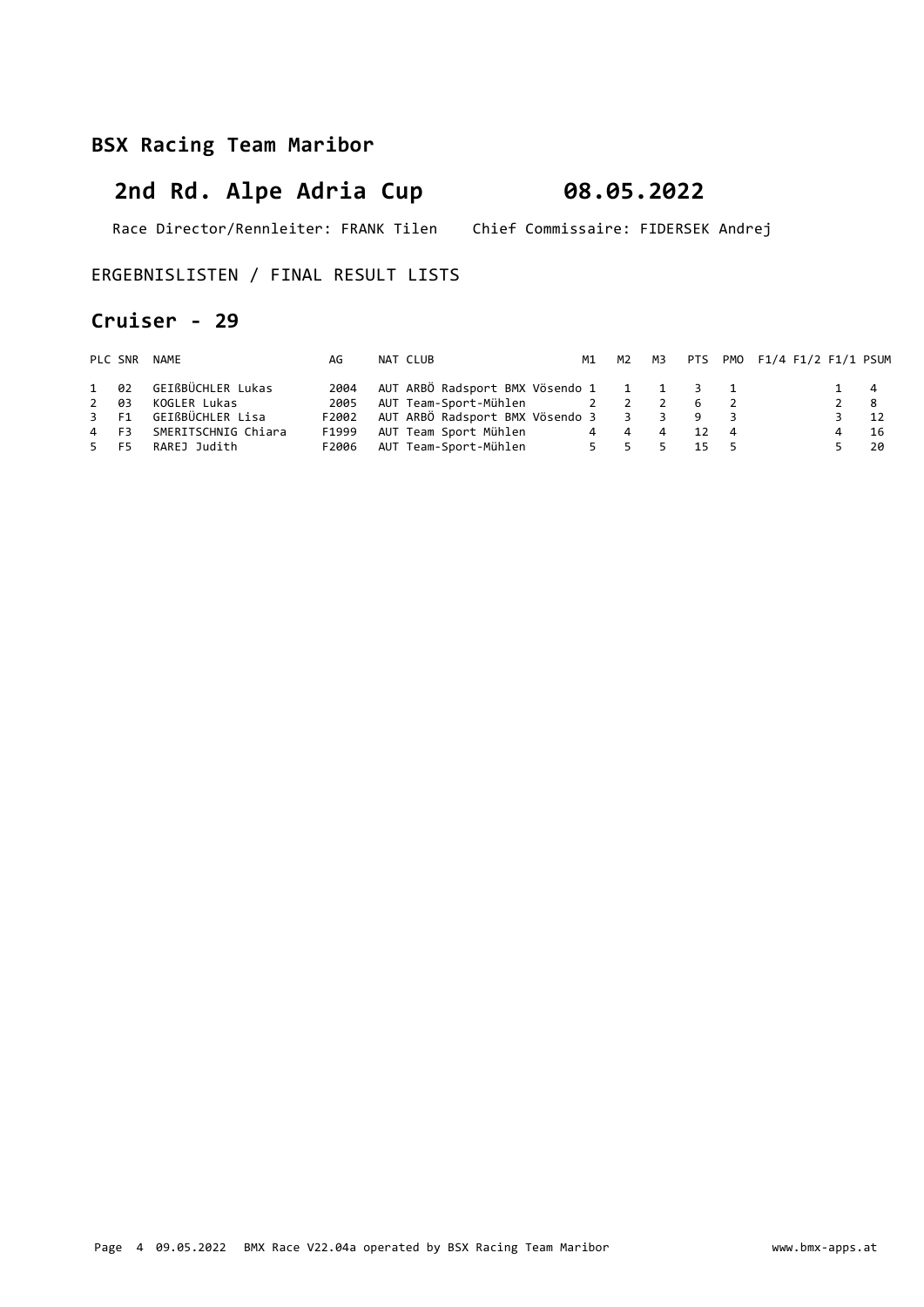# 2nd Rd. Alpe Adria Cup 08.05.2022

Race Director/Rennleiter: FRANK Tilen Chief Commissaire: FIDERSEK Andrej

#### ERGEBNISLISTEN / FINAL RESULT LISTS

### Cruiser 30+

|                | PLC SNR | NAME              | AG   | NAT CLUB                        | M1           | M2                       | M3             | PTS |    | PMO F1/4 F1/2 F1/1 PSUM |
|----------------|---------|-------------------|------|---------------------------------|--------------|--------------------------|----------------|-----|----|-------------------------|
| 1 75           |         | PALČNIK Gregor    | 1975 | SLO BSX Racing Team Maribor     | $\mathbf{1}$ |                          |                | 4   |    |                         |
| $2 \t 13$      |         | BALOGH Péter      | 1980 | HUN Gencsapáti KSE BMX          | 1            | 3                        | 1              | 5   |    |                         |
| $\overline{3}$ | 507     | SZÜCS Péter       | 1978 | HUN AKE BMX Racing Team Hódme 2 |              | $\overline{2}$           | $\overline{4}$ | 8   | 6  |                         |
| $\overline{4}$ | 516     | DOVŽAK Peter      | 1978 | SLO KK Črn Trn                  |              | 3                        | 3.             | 8   |    |                         |
| 5              | 4       | DERLER Christoph  | 1975 | AUT Union BMX Baierdorf         | 4            | $\overline{4}$           |                | 10  |    |                         |
| 6              | 888     | BERTALAN Roland   | 1992 | HUN Gencsapáti KSE BMX          |              |                          |                |     |    | 6                       |
| 7              | 3       | SCHIEFER Johann   | 1971 | AUT Team-Sport-Mühlen           |              | $\overline{\phantom{0}}$ |                | 8   | 4  |                         |
| 8              | 6       | KORNBERGER Johann | 1964 | AUT Union BMX Baierdorf         | 4            | 5.                       | 4              | 13  | -8 | 8                       |
| 9              | 394     | WEIGAND Jörg      | 1977 | GER SV DJK Kolbermoor           |              | 4                        |                | 14  | 9  |                         |
| 10             | 264     | DERENČIN Tomaž    | 1975 | SLO KD Rajd Ljubljana           | 5            | 5.                       |                | 15  | 10 |                         |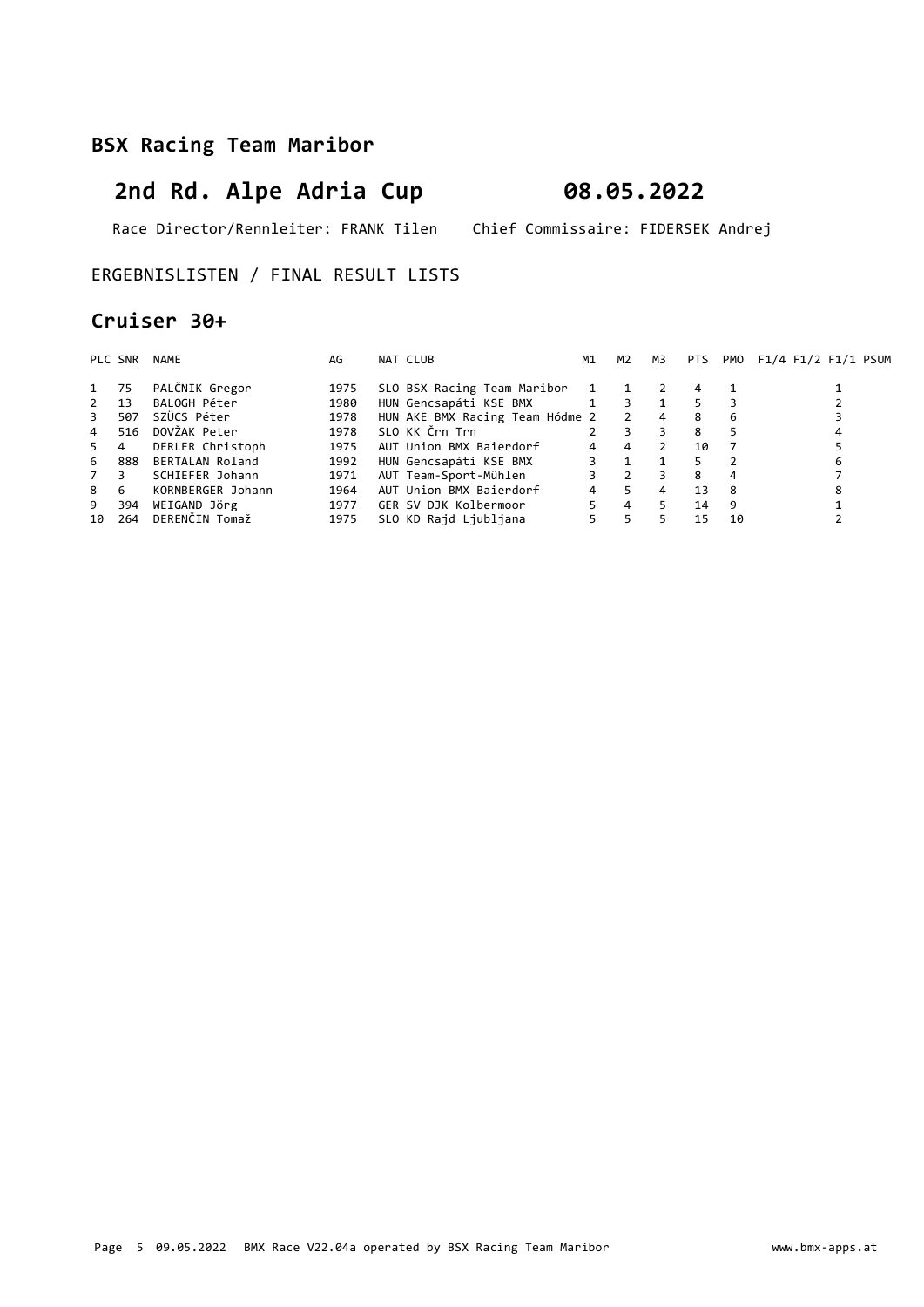# 2nd Rd. Alpe Adria Cup 08.05.2022

Race Director/Rennleiter: FRANK Tilen Chief Commissaire: FIDERSEK Andrej

#### ERGEBNISLISTEN / FINAL RESULT LISTS

## Boys - 8

|              | PLC SNR | NAME                | AG    | NAT CLUB                        | M1 | M2                      | мз             | PTS. | PMO | F1/4 F1/2 F1/1 PSUM |
|--------------|---------|---------------------|-------|---------------------------------|----|-------------------------|----------------|------|-----|---------------------|
|              | 7       | GAJIĆ Aleksander    | 2014  | SLO KD Rajd Ljubljana           |    |                         |                |      |     |                     |
| $\mathbf{2}$ | 739     | RÉCZEG Bence        | 2014  | HUN BMX Sopron SE               |    | $\overline{3}$          | 2              | 8    |     |                     |
| 3            | A1      | ERHARDT David       | 2014  | AUT ARBÖ Radsport BMX Vösendo 2 |    | 2                       |                | 5    |     |                     |
| 4            | 243     | SEVER Neic          | 2015  | SLO KK Črn Trn                  |    | $\mathcal{P}$           | 3              | 8    | 4   |                     |
| 5.           | 1       | FRANK Tija          | F2014 | SLO BSX Racing Team Maribor     | 2  | $\overline{\mathbf{1}}$ | 5              | 8    | 5   |                     |
| 6            | 69      | GOMBOS Bors         | 2015  | HUN Gencsapáti KSE BMX          | 4  | 5                       | 3              | 12   |     | 6                   |
| 7            | A7      | MOSER Nico          | 2015  | AUT Team-Sport-Mühlen           | 5  | 6                       |                | 13   | 8   |                     |
| 8            | 910     | MALAVAŠIČ ŠURCA Gal | 2015  | SLO KD Raid Liubliana           |    | $\overline{4}$          | 4              | 9    | 6   | 8                   |
| 9            | 258     | TÁP Gergö           | 2016  | HUN BMX Sopron SE               |    | $\overline{3}$          | 6              | 16   | 11  |                     |
| 10           | 47      | KISS Dusán          | 2015  | HUN Rendeki BMX-Cross SE        | 4  | $\overline{7}$          | $\overline{4}$ | 15   | 9   |                     |
| 11 6         |         | <b>FANDLER Max</b>  | 2015  | AUT Union BMX Baierdorf         | 6  | 5                       | 5              | 16   | 10  |                     |
| 12           | 772     | KAISER Benjamin     | 2016  | HUN BMX Sopron SE               | 5. | $\overline{4}$          | $\overline{7}$ | 16   | 12  |                     |
| 13           | 773     | KAISER Bruno        | 2016  | HUN BMX Sopron SE               | 6  | 6                       | 6              | 18   | 13  |                     |
| DNS 21       |         | PREGL Mark          | 2014  | SLO KD Rajd Ljubljana           |    |                         | <b>DNS</b>     |      |     |                     |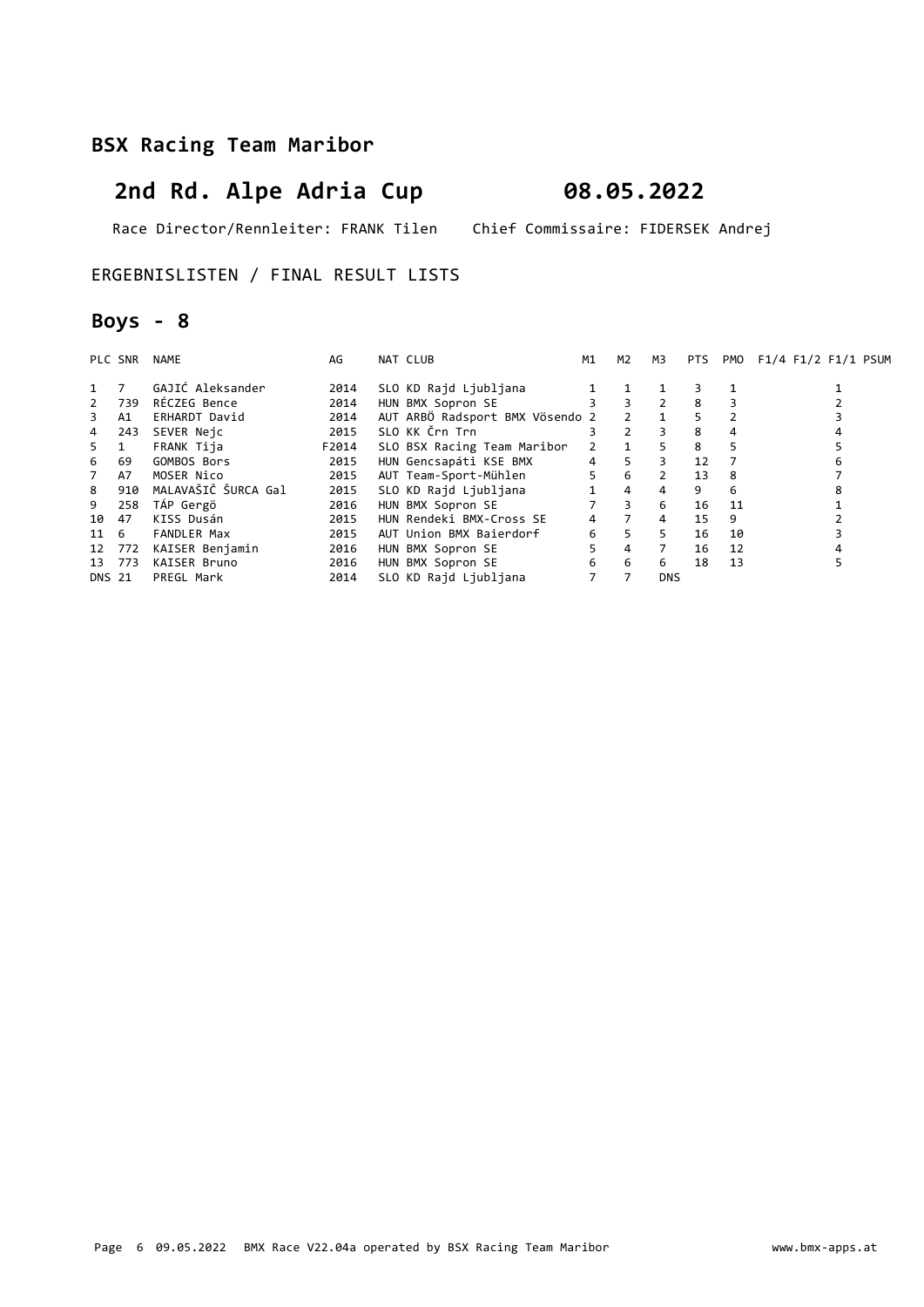# 2nd Rd. Alpe Adria Cup 08.05.2022

Race Director/Rennleiter: FRANK Tilen Chief Commissaire: FIDERSEK Andrej

ERGEBNISLISTEN / FINAL RESULT LISTS

## Boys 9 - 10

|    | PLC SNR        | NAME                    | AG    | NAT CLUB                    | M1            | M2             | M3             | <b>PTS</b>     | PMO | F1/4 F1/2 F1/1 PSUM |   |
|----|----------------|-------------------------|-------|-----------------------------|---------------|----------------|----------------|----------------|-----|---------------------|---|
| 1  | 114            | NANUT Maj               | 2012  | SLO KD Raid Liubliana       |               |                |                |                |     |                     |   |
|    | 910            | KOCSIS Bendegúz         | 2012  | HUN Gencsapáti KSE BMX      |               | $\mathbf{1}$   | 5              |                | 6   |                     |   |
|    | S53            | TÖLTL Kevin             | 2012  | HUN BMX Sopron SE           |               |                |                | 5.             |     |                     |   |
| 4  | 95             | SEVER Jaka              | 2012  | SLO KK Črn Trn              |               | $\overline{3}$ |                | 8              |     | 4                   |   |
| 5. | 67             | VALENCIA PAVLIČ Bor Sam | 2012  | SLO BSX Racing Team Maribor | $\mathcal{P}$ |                | 3              | 8              | 8   | 4                   |   |
| 6  | $\overline{2}$ | PEĆANAC Nik             | 2012  | SLO BSX Racing Team Maribor | $\mathbf{1}$  |                |                | 5.             |     |                     | 6 |
|    | 72             | SLIŠKO Max              | 2012  | SLO BSX Racing Team Maribor | 2             | $\overline{2}$ | $\overline{2}$ | 6              | 4   |                     |   |
| 8  | 26             | HEINRIH Oto             | 2013  | SLO BSX Racing Team Maribor | $\mathcal{P}$ | $\overline{2}$ | $\overline{3}$ | $\overline{7}$ | 5   |                     | 8 |
| 9  | 53             | DEČMAN Klemen           | 2012  | SLO KD Raid Liubliana       | 5             | $\overline{4}$ | 6              | 15             | 15  | 6                   |   |
| 10 | 111            | KAUČIČ Kimi             | 2013  | SLO BSX Racing Team Maribor | 4             | $\overline{3}$ | $\overline{4}$ | 11             | 10  | 5.                  |   |
| 11 | 20             | GOMBOS Misa             | 2013  | HUN Gencsapáti KSE BMX      | 4             | 4              | 1              | 9              | 9   |                     |   |
| 12 | 147            | TÁP Hanna               | F2012 | HUN BMX Sopron SE           | 6             | $\overline{4}$ | 5.             | 15             | 14  |                     |   |
| 13 | 77             | HERIC Neja              | F2012 | SLO KD Rajd Ljubljana       | 3             | 6              | 4              | 13             | 13  | 6                   | 5 |
| 14 | 1              | CAF Tim                 | 2013  | SLO BSX Racing Team Maribor | 4             | 5              | 4              | 13             | 12  |                     | 6 |
| 15 | 48             | BOROS Bertalan          | 2013  | HUN Rendeki BMX-Cross SE    | 6             | 5              | 5              | 16             | 16  | 8                   |   |
| 16 | 12             | DERLER David            | 2012  | AUT Union BMX Baierdorf     | 5             | 5              | 3              | 13             | 11  | 8                   | 8 |
| M  | 738            | TRINH LONG Nam          | 2013  | HUN BMX Sopron SE           | 5             | 6              | 6              | 17             | 17  |                     |   |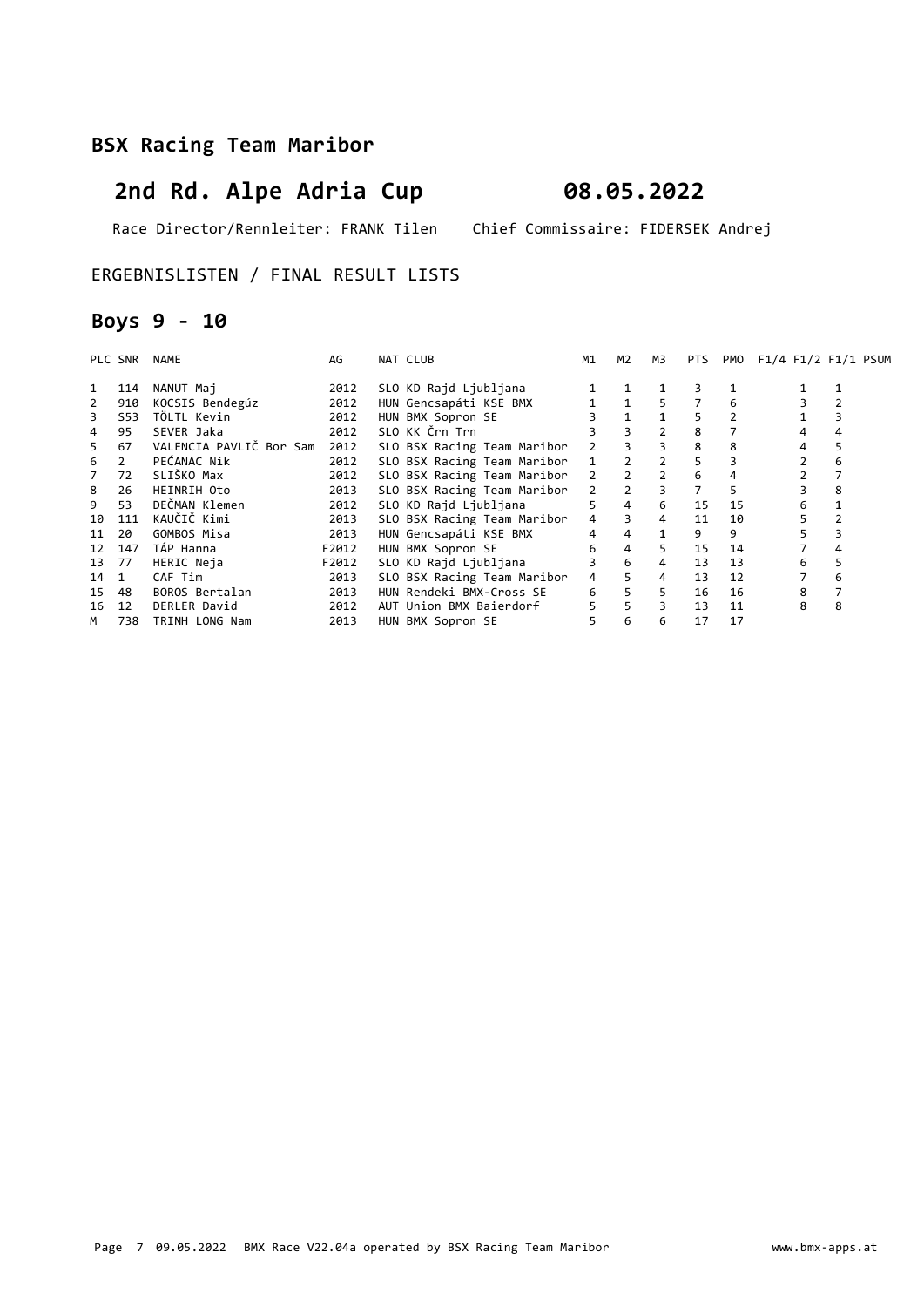# 2nd Rd. Alpe Adria Cup 08.05.2022

Race Director/Rennleiter: FRANK Tilen Chief Commissaire: FIDERSEK Andrej

#### ERGEBNISLISTEN / FINAL RESULT LISTS

## Boys 11 - 12

|    | PLC SNR        | NAME                    | AG    | NAT CLUB                        | M1                     | M2             | ΜЗ             | <b>PTS</b> | PMO | F1/4 F1/2 F1/1 PSUM |    |
|----|----------------|-------------------------|-------|---------------------------------|------------------------|----------------|----------------|------------|-----|---------------------|----|
| 1  | 123            | LOŽAR Jošt              | 2010  | SLO KD Rajd Ljubljana           |                        |                |                |            |     |                     |    |
| 2  | $\overline{4}$ | HOHENGASSNER Sandro     | 2010  | AUT Union BMX Baierdorf         |                        |                | $\overline{2}$ |            |     |                     |    |
| 3  | 357            | GOSTENČNIK Tine         | 2011  | SLO BSX Racing Team Maribor     |                        |                | $\overline{2}$ | 8          |     |                     |    |
| 4  | 800            | LAMPIČ Mila             | F2009 | SLO KD Rajd Ljubljana           |                        | $\mathbf{1}$   | $\overline{2}$ | 4          |     |                     |    |
| 5  | 14             | PEĆANAC Tim             | 2010  | SLO BSX Racing Team Maribor     | $1 \quad \blacksquare$ |                |                |            |     |                     |    |
| 6  | 88             | REGENT Rok              | 2010  | SLO BSX Racing Team Maribor     | $\mathcal{P}$          | $\mathcal{L}$  |                | 5.         | 4   |                     | 6  |
| 7  | 19             | KOVAČIČ Pascal          | 2011  | SLO BSX Racing Team Maribor     | $\overline{4}$         | $\overline{3}$ | $\overline{4}$ | 11         | 14  |                     |    |
| 8  | 5.             | BRAČKO Matevž           | 2010  | SLO BSX Racing Team Maribor     | $1 \quad$              |                | 3              | 8          | 8   |                     | 8  |
| 9  | 518            | DOVŽAK Tine             | 2010  | SLO KK Črn Trn                  |                        | $\mathbf{1}$   | 3              | 6          | 6   | 6                   |    |
| 10 | 03             | STÖCKL Tim              | 2011  | AUT ARBÖ Radsport BMX Vösendo 3 |                        | 2              |                | 9          | 11  | 5                   |    |
| 11 | 02             | KARTUSCH Finn           | 2011  | AUT ARBÖ Radsport BMX Vösendo 5 |                        | $2^{\circ}$    | $\overline{4}$ | 11         | 13  |                     |    |
| 12 | 10             | VALENCIA PAVLIČ Maj Ind | 2010  | SLO BSX Racing Team Maribor     | $3^{\circ}$            |                | 5              | 11         | 15  |                     |    |
| 13 | 15             | KREČIČ Matija           | 2011  | SLO KK Črn Trn                  | 5.                     | $\overline{4}$ | 3              | 12         | 16  |                     | 5. |
| 14 | 74             | MARS Áron               | 2010  | HUN Rendeki BMX-Cross SE        |                        |                |                | 9          | 12  | 6                   | 6  |
| 15 | 013            | FANDLER Leo             | 2011  | AUT Union BMX Baierdorf         |                        | $\overline{4}$ | $\overline{2}$ | 9          | 10  | 8                   |    |
| 16 | 55             | VÖRÖS Zalán             | 2010  | HUN Gencsapáti KSE BMX          | 4                      | $\overline{4}$ | $\mathbf{1}$   | 9          | 9   | 8                   | 8  |
| M  | 839            | PREŠEREN Arne           | 2010  | SLO KD Rajd Ljubljana           | 4                      | 5              | 3              | 12         | 17  |                     |    |
| M  | 06             | ERHARDT Noah            | 2011  | AUT ARBÖ Radsport BMX Vösendo 4 |                        |                | 5              | 14         | 18  |                     |    |
| М  | 12             | LISZAI Lujza            | F2010 | HUN Rendeki BMX-Cross SE        | 5.                     | $5^{\circ}$    | 5 <sub>1</sub> | 15         | 19  |                     |    |
| M  | 555            | MÉSZÁROS Maxim          | 2011  | HUN BMX Sopron SE               | 5                      | 5              | 5              | 15         | 20  |                     |    |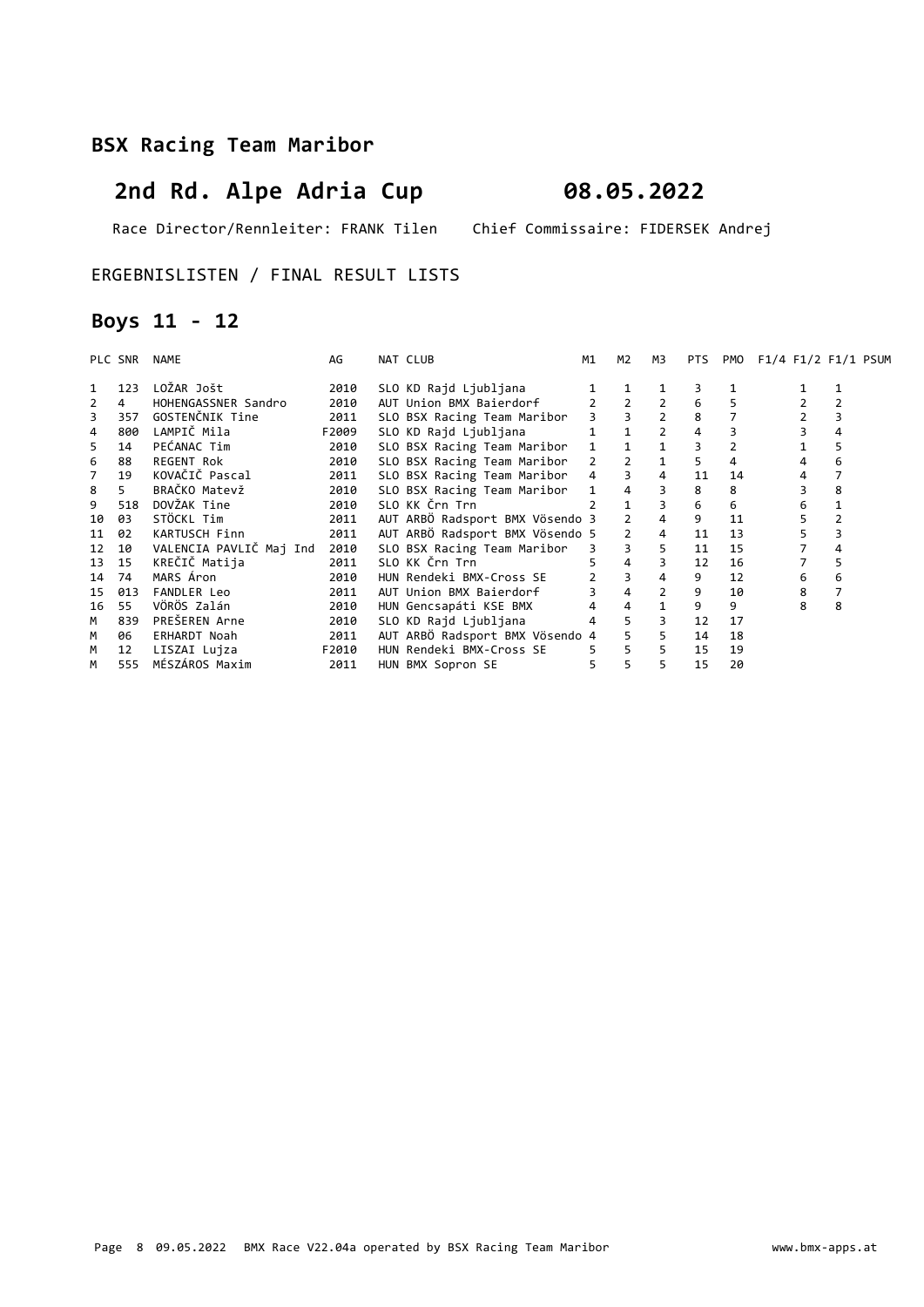# 2nd Rd. Alpe Adria Cup 08.05.2022

Race Director/Rennleiter: FRANK Tilen Chief Commissaire: FIDERSEK Andrej

#### ERGEBNISLISTEN / FINAL RESULT LISTS

## Boys 13 - 14

|    | PLC SNR | NAME               | AG    | NAT CLUB                        | M1 | M2             | M3             | PTS |    | PMO F1/4 F1/2 F1/1 PSUM |
|----|---------|--------------------|-------|---------------------------------|----|----------------|----------------|-----|----|-------------------------|
|    | 368     | FARKAS Bendegúz    | 2008  | HUN BMX Sopron SE               |    |                |                |     |    |                         |
|    | 8       | BREZNIK FALK Mak   | 2009  | SLO KD Rajd Ljubljana           |    | $\overline{2}$ |                | 5   |    |                         |
| 3  | 4       | RAREJ David        | 2008  | AUT Team-Sport-Mühlen           |    | $\overline{3}$ |                |     | 4  |                         |
| 4  | 153     | KISS Barnabás      | 2008  | HUN Gencsapáti KSE BMX          |    | 2              | 2              | 6   |    |                         |
| 5. | 19      | PALČNIK Pia        | F2008 | SLO BSX Racing Team Maribor     | 3. |                | 4              | 8   | 6  |                         |
| 6  | 93      | PREK Nik           | 2009  | SLO KK Črn Trn                  |    | 3              | 3.             | 8   | 5  |                         |
| 7  | 556     | CSUPORT Adám       | 2009  | HUN BMX Sopron SE               |    | 4              | 3              | 11  |    |                         |
| 8  | 543     | SEVER Lenart       | 2009  | SLO KK Črn Trn                  |    | 4              | 4              | 13  | 8  |                         |
| 9  | 554     | KREISZ Kristóf     | 2009  | HUN BMX Sopron SE               |    | 6              | 5.             | 18  | 11 |                         |
| 10 | 277     | RUI SAMSA Paco     | 2009  | SLO KD Rajd Ljubljana           | 4  | 5 <sup>5</sup> | 6              | 15  | 9  |                         |
| 11 | 46      | LISZAI Zétény      | 2008  | HUN Rendeki BMX-Cross SE        | 5. | $7^{\circ}$    | 5              | 17  | 10 |                         |
| 12 | 303     | KUHAR Jure         | 2009  | SLO KD Rajd Ljubljana           | 8  | 5 <sup>5</sup> | $\overline{7}$ | 20  | 13 |                         |
| 13 | 502     | SZÜCS Csanád       | 2009  | HUN AKE BMX Racing Team Hódme 6 |    | 6              | 6              | 18  | 12 |                         |
| 14 | 278     | GAJIĆ Timotej      | 2009  | SLO BSX Racing Team Maribor     | 6  | $\overline{7}$ | 8              | 21  | 14 |                         |
| 15 | 09      | <b>ESSER Lukas</b> | 2009  | AUT Team-Sport-Mühlen           |    | 8              | 8              | 23  | 16 |                         |
|    | 16 14   | PREŠEREN Mila      | F2008 | SLO KD Rajd Ljubljana           | 8  | 8              |                | 23  | 15 | 8                       |
|    |         |                    |       |                                 |    |                |                |     |    |                         |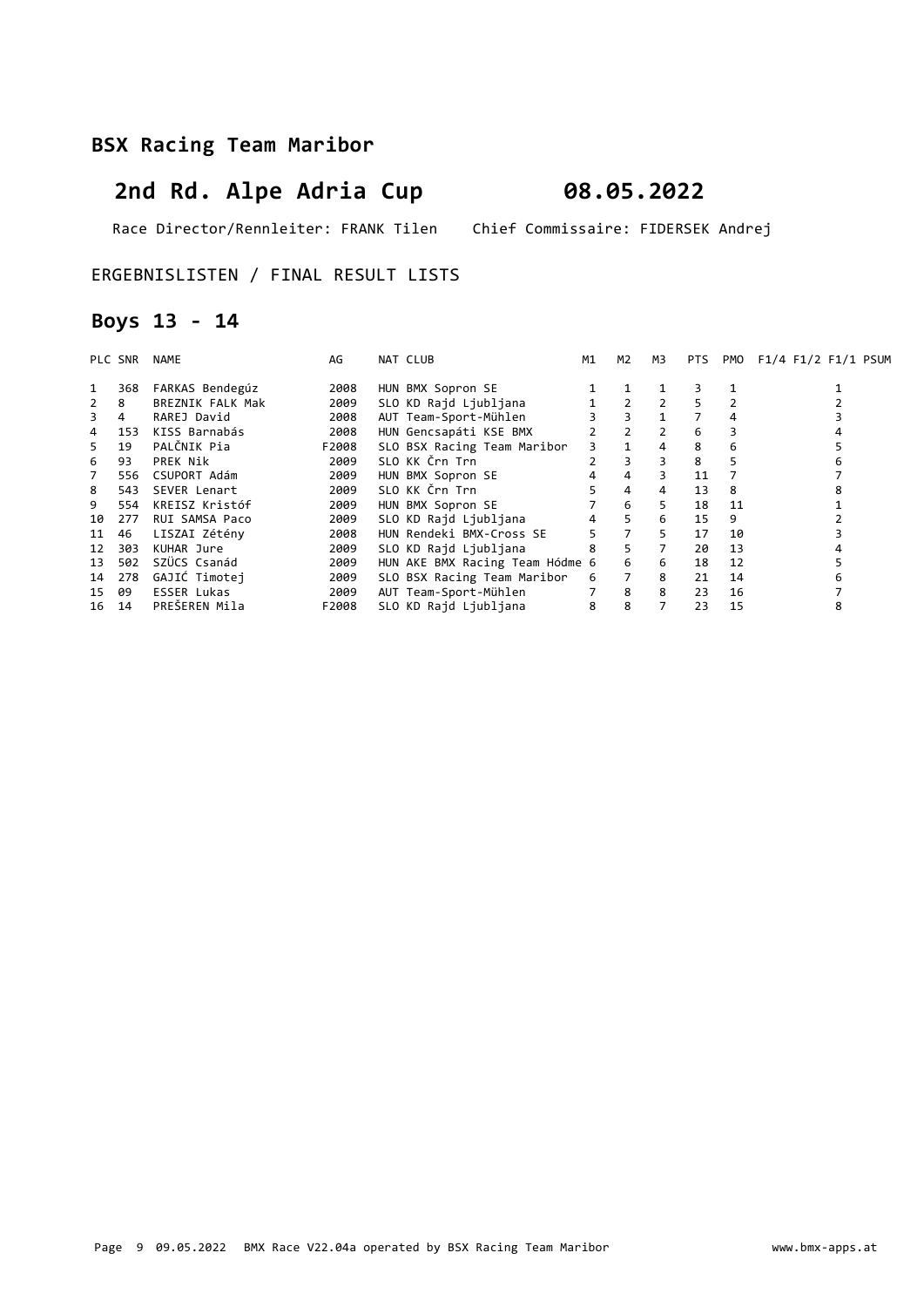# 2nd Rd. Alpe Adria Cup 08.05.2022

Race Director/Rennleiter: FRANK Tilen Chief Commissaire: FIDERSEK Andrej

ERGEBNISLISTEN / FINAL RESULT LISTS

## Boys 15 - 16, Women 17+

| PLC SNR        |     | NAME              | AG    | NAT CLUB                        | M1        | M2                      | M3             |    |    | PTS PMO F1/4 F1/2 F1/1 PSUM |
|----------------|-----|-------------------|-------|---------------------------------|-----------|-------------------------|----------------|----|----|-----------------------------|
| 1              | 21  | PALČNIK Gaj       | 2007  | SLO BSX Racing Team Maribor     | 3         |                         |                | 6  | 3  |                             |
| $2^{\circ}$    | 24  | LAMPIČ Val Trinle | 2007  | SLO KD Rajd Ljubljana           |           | $1 \quad 2 \quad 1$     |                | 4  |    |                             |
| $3^{\circ}$    | 38  | ZSOLDOS Péter     | 2006  | HUN Gencsapáti KSE BMX          |           | $2 \t2$                 | $\overline{1}$ | 5. |    |                             |
| $\overline{4}$ | 44  | MÁTICS Zétény     | 2007  | HUN Rendeki BMX-Cross SE        | $1 \quad$ | $3^{\circ}$             | $\overline{2}$ | 6  | 4  |                             |
| $5 -$          | 3   | GÖSSL Nico        | 2006  | AUT ARBÖ Radsport BMX Vösendo 2 |           | 5                       | 3              | 10 | 5  |                             |
| 6              | 567 | PETHÖ Marcell     | 2007  | HUN BMX Sopron SE               | 5.        | $\mathbf{1}$            | $\overline{4}$ | 10 | -6 |                             |
| 7              | 155 | CZISZTLER Dániel  | 2007  | HUN BMX Sopron SE               | 4         | $\overline{4}$          | 3              | 11 |    |                             |
| 8              | 221 | BESZERDIK Bence   | 2007  | HUN Rendeki BMX-CROSS SE        | 4         | $\overline{\mathbf{3}}$ | $\overline{4}$ | 11 | 8  |                             |
| 9              | 446 | JAZBAR Maxim      | 2007  | SLO KK Črn Trn                  |           | $\overline{4}$          | 5.             | 12 | 9  |                             |
| 10             | 511 | CZISZTLER Hanna   | F2005 | HUN BMX Sopron SE               | 5         | 6                       | 5.             | 16 | 10 |                             |
| 11 929         |     | KREISZ Krisztina  | F2003 | HUN BMX Sopron SE               | 6         | 5                       | $\overline{7}$ | 18 | 11 |                             |
| 12 7           |     | ŠKORJANC Maks     | 2007  | SLO BSX Racing Team Maribor     |           | $7 \overline{7}$        | 6              | 20 | 12 |                             |
| DNS 11         |     | DERENČIN Filip    | 2006  | SLO KD Rajd Ljubljana           | 6         | 6                       | <b>DNS</b>     |    |    |                             |